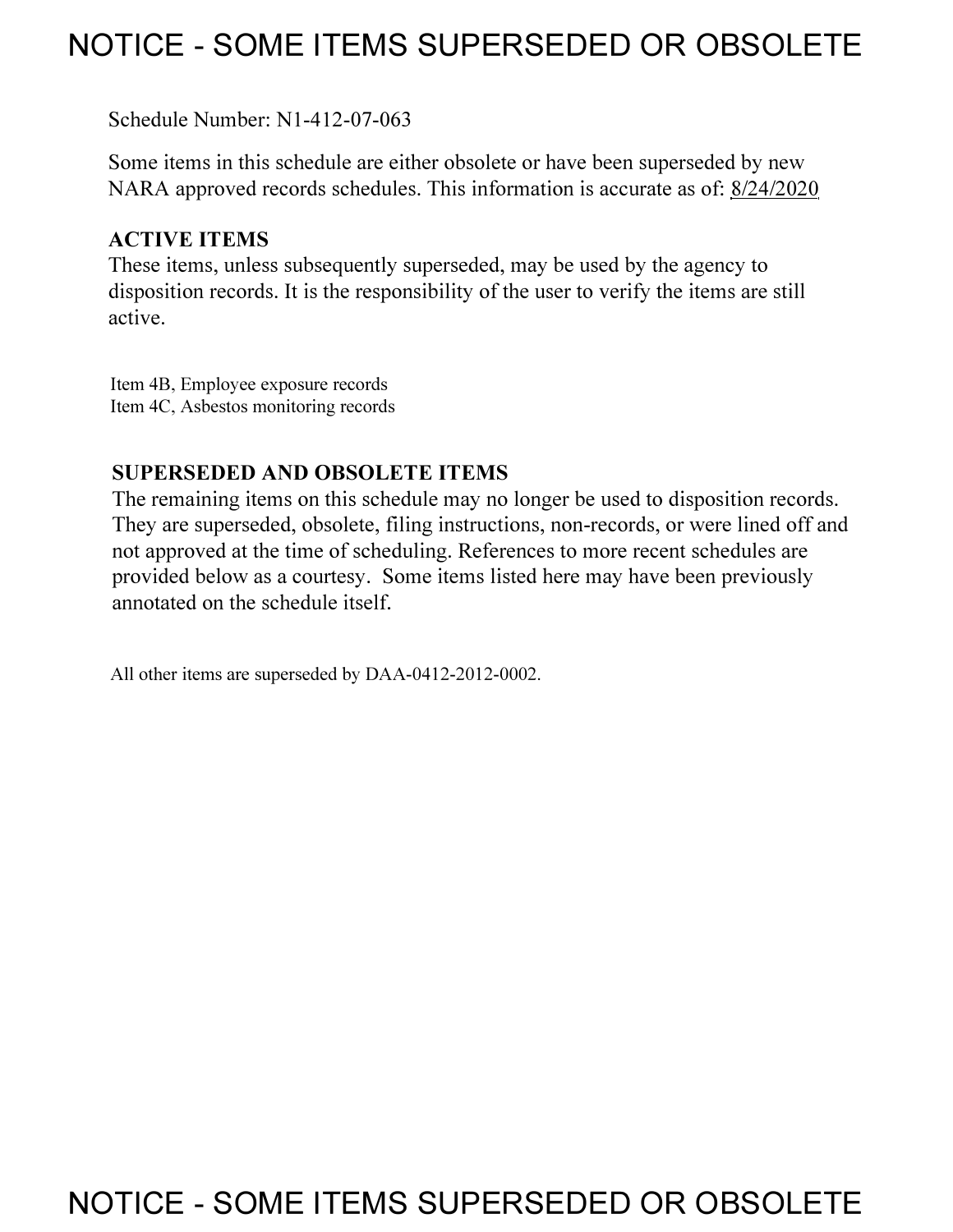|                                                                                                                                                                                                                                                                                                                                                                                                                                                                                                    | <b>REQUEST FOR RECORDS DISPOSITION AUTHORITY</b> |                                       |              |  |                                                                                                                                                                                                                                         | <b>JOB NUMBER</b>                                           |                                |  |
|----------------------------------------------------------------------------------------------------------------------------------------------------------------------------------------------------------------------------------------------------------------------------------------------------------------------------------------------------------------------------------------------------------------------------------------------------------------------------------------------------|--------------------------------------------------|---------------------------------------|--------------|--|-----------------------------------------------------------------------------------------------------------------------------------------------------------------------------------------------------------------------------------------|-------------------------------------------------------------|--------------------------------|--|
| To: NATIONAL ARCHIVES and RECORDS ADMINISTRATION (NIR)<br>WASHINGTON, DC 20408                                                                                                                                                                                                                                                                                                                                                                                                                     |                                                  |                                       |              |  | NI-41207-63<br>D 6/18/07<br><b>DATE RECEIVED</b>                                                                                                                                                                                        |                                                             |                                |  |
|                                                                                                                                                                                                                                                                                                                                                                                                                                                                                                    | 1. FROM (Agency or establishment)                |                                       |              |  |                                                                                                                                                                                                                                         | <b>NOTIFICATION TO AGENCY</b>                               |                                |  |
| U.S. Environmental Protection Agency                                                                                                                                                                                                                                                                                                                                                                                                                                                               |                                                  |                                       |              |  |                                                                                                                                                                                                                                         |                                                             |                                |  |
| 2. MAJOR SUBDIVISION                                                                                                                                                                                                                                                                                                                                                                                                                                                                               |                                                  |                                       |              |  |                                                                                                                                                                                                                                         |                                                             |                                |  |
| Safety                                                                                                                                                                                                                                                                                                                                                                                                                                                                                             |                                                  |                                       |              |  | In accordance with the provisions of 44 U.S.C.<br>3303a,<br>disposition<br>the<br>request,<br>including<br>amendments, is approved except for items that may<br>be<br>marked Adisposition not approved≅ or<br>Awithdrawn≅ in column 10. |                                                             |                                |  |
| 3. MINOR SUBDIVISION                                                                                                                                                                                                                                                                                                                                                                                                                                                                               |                                                  |                                       |              |  |                                                                                                                                                                                                                                         |                                                             |                                |  |
| Agency-wide                                                                                                                                                                                                                                                                                                                                                                                                                                                                                        |                                                  |                                       |              |  |                                                                                                                                                                                                                                         |                                                             |                                |  |
|                                                                                                                                                                                                                                                                                                                                                                                                                                                                                                    |                                                  | 4. NAME OF PERSON WITH WHOM TO CONFER | 5. TELEPHONE |  | <b>DATE</b>                                                                                                                                                                                                                             | ARCHIVIST OF THE UNITED STATES                              |                                |  |
|                                                                                                                                                                                                                                                                                                                                                                                                                                                                                                    | John B. Ellis                                    |                                       | 202-566-1643 |  |                                                                                                                                                                                                                                         | Adriana                                                     |                                |  |
| 6. AGENCY CERTIFICATION<br>I hereby certify that I am authorized to act for this agency in matters pertaining to the disposition of its records and that the records<br>proposed for disposal on the attached 8 page(s) are not now needed for the business of this agency or will not be needed after the<br>retention periods specified; and that written concurrence from the General Accounting Office, under the provisions of Title 8 of the<br>GAO manual for Guidance of Federal Agencies, |                                                  |                                       |              |  |                                                                                                                                                                                                                                         |                                                             |                                |  |
| is not required;<br>is attached; or<br>has been requested.                                                                                                                                                                                                                                                                                                                                                                                                                                         |                                                  |                                       |              |  |                                                                                                                                                                                                                                         |                                                             |                                |  |
| DATE                                                                                                                                                                                                                                                                                                                                                                                                                                                                                               | SIGNATURE OF AGENCY REPRESENTATIVE               |                                       |              |  | <b>TITLE</b>                                                                                                                                                                                                                            |                                                             |                                |  |
|                                                                                                                                                                                                                                                                                                                                                                                                                                                                                                    | 6/15/07<br>John B. Ellis                         |                                       |              |  | <b>Agency Records Officer</b>                                                                                                                                                                                                           |                                                             |                                |  |
| 7. Item<br>No.                                                                                                                                                                                                                                                                                                                                                                                                                                                                                     | 8. DESCRIPTION OF ITEM AND PROPOSED DISPOSITION  |                                       |              |  | 9. GRS OR SUPERSEDED<br><b>10. ACTION TAKEN</b><br>(NARA USE ONLY)<br><b>JOB CITATION</b>                                                                                                                                               |                                                             |                                |  |
|                                                                                                                                                                                                                                                                                                                                                                                                                                                                                                    |                                                  |                                       |              |  |                                                                                                                                                                                                                                         |                                                             |                                |  |
| 1.                                                                                                                                                                                                                                                                                                                                                                                                                                                                                                 | EPA 578 Safety Standards Files                   |                                       |              |  | $NC1-412-83-813$<br>NC-412-75-2/VI/I                                                                                                                                                                                                    |                                                             |                                |  |
| 2.                                                                                                                                                                                                                                                                                                                                                                                                                                                                                                 | EPA 581 Property Safety Inspections              |                                       |              |  | <del>NCI 412 85 8/8</del>                                                                                                                                                                                                               |                                                             |                                |  |
| 3.                                                                                                                                                                                                                                                                                                                                                                                                                                                                                                 | EPA 582 Protective and Preventive Measures       |                                       |              |  | $NC-412-75-1/4$                                                                                                                                                                                                                         |                                                             |                                |  |
|                                                                                                                                                                                                                                                                                                                                                                                                                                                                                                    | Reports Files                                    |                                       |              |  | NC1-412-85-8/9                                                                                                                                                                                                                          |                                                             |                                |  |
| 4.                                                                                                                                                                                                                                                                                                                                                                                                                                                                                                 | EPA 584 Industrial Hygiene Files                 |                                       |              |  | NC1-412-85-8/12                                                                                                                                                                                                                         |                                                             |                                |  |
|                                                                                                                                                                                                                                                                                                                                                                                                                                                                                                    |                                                  |                                       |              |  |                                                                                                                                                                                                                                         | * Corrections authorize<br>STANDARD FORM SF 115 (REV. 3-91) |                                |  |
| 115-109                                                                                                                                                                                                                                                                                                                                                                                                                                                                                            | PREVIOUS EDITION NOT USABLE                      |                                       |              |  |                                                                                                                                                                                                                                         |                                                             | Prescribed by NARA 36 CFR 1228 |  |

 $\tilde{\epsilon}$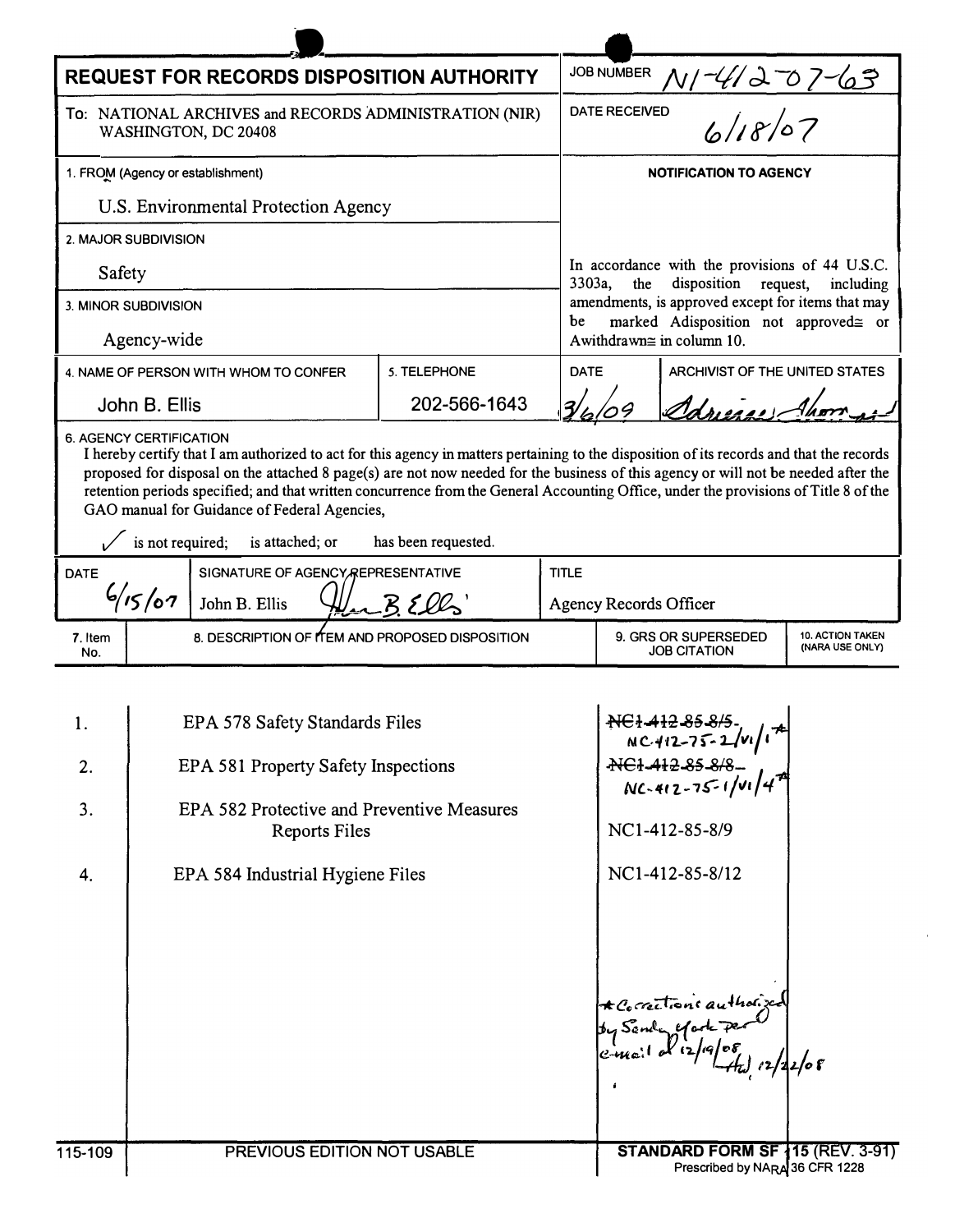

**This schedule is in development. It may not be used to retire or destroy records. If you have any questions, please contact the Records Hdp Desk.** 

# **EPA Records Schedule 578**

**Status: Development, 06/30/2007** 

**Title: Safety Standards Files** 

**Program: Safety** 

**Applicability: Agency-wide** 

**Function: 401-119-03 - Provide Safety, Health, and Environmental Services** 

### **NARA Disposal Authority:**

**This schedule authorizes the disposition of the record copy in any media (media neutral). Records designated for permanent retention must be transferred to the National Archives in accordance with NARA standards at the time of transfer.** 

**• Pending** 

### **Description:**

**Contains documents created in the development of safety standards and practices in development and production operations; and the safe location design, layout, equipment, and construction of facilities and other areas requiring safety standards. The files include recommendations, coordination actions, studies, and other actions taken to establish standards.** 

### **Disposition Instructions:**

**Item a: Record copy** 

- **Disposable**
- **Close inactive records when superseded or canceled.**
- **Destroy immediately after file closure.**

### **Guidance:**

### **Reasons for Disposition:**

**The disposition instructions have been rewritten as media neutral to allow for maintaining the record**  copy in EPA's electronic recordkeeping system. The retention has not changed.

**Item b for electronic copies created with word processing and electronic mail applications deleted 08/23/2006 pursuant to NARA Bulletin 2006-04.**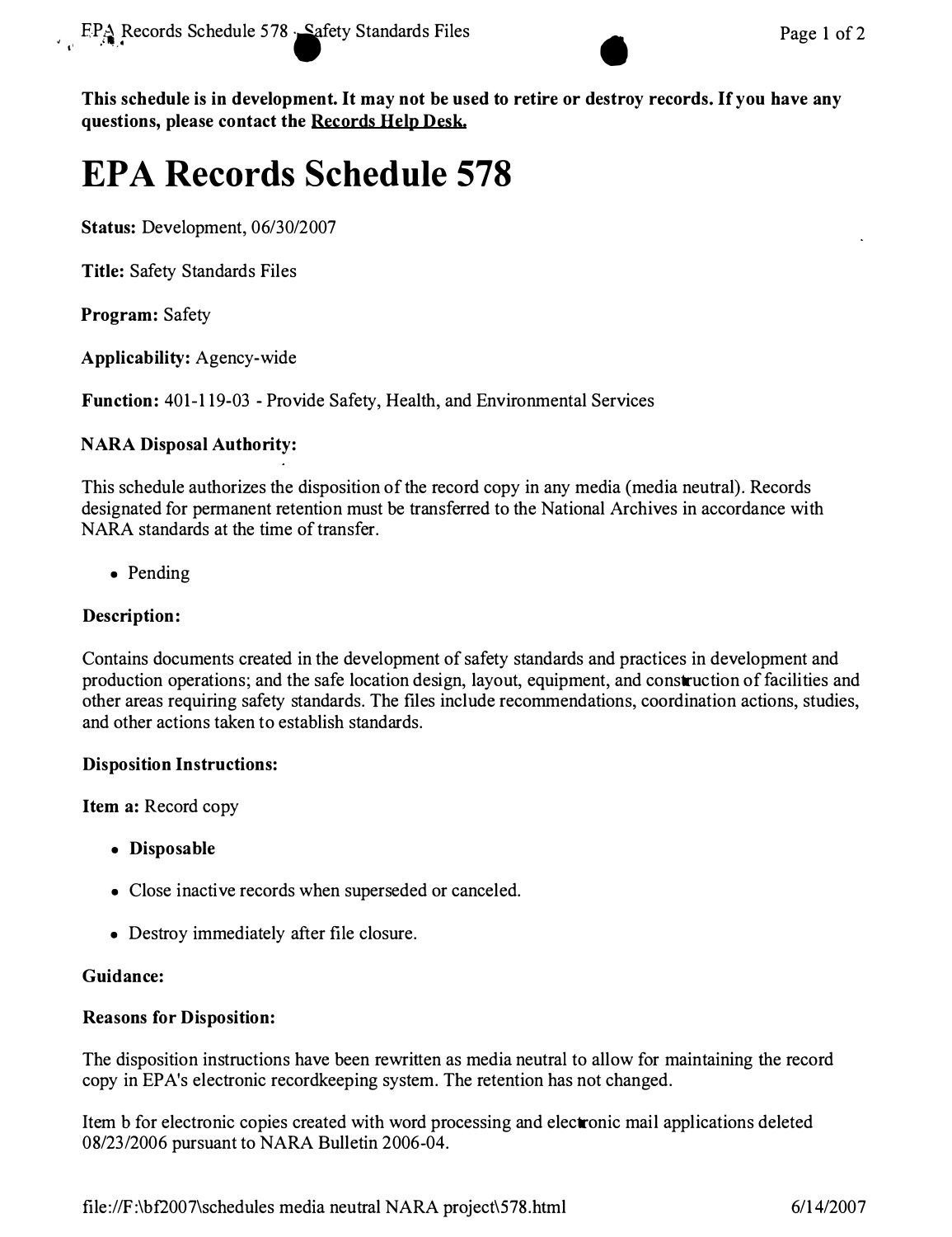**EPA Records Schedule 578 • Safety Standards Files • Page 2 of 2** 

 $\mathbf{r}$ 

## **Custodians:**

**Multiple units** 

**Related Schedules:** 

### **Previous NARA Disposal Authority:**

**NC-412-75-2Nl/1, NCl-412-85-8/5** 

**Entry: 08/10/1993** 

**EPA Approval: Pending**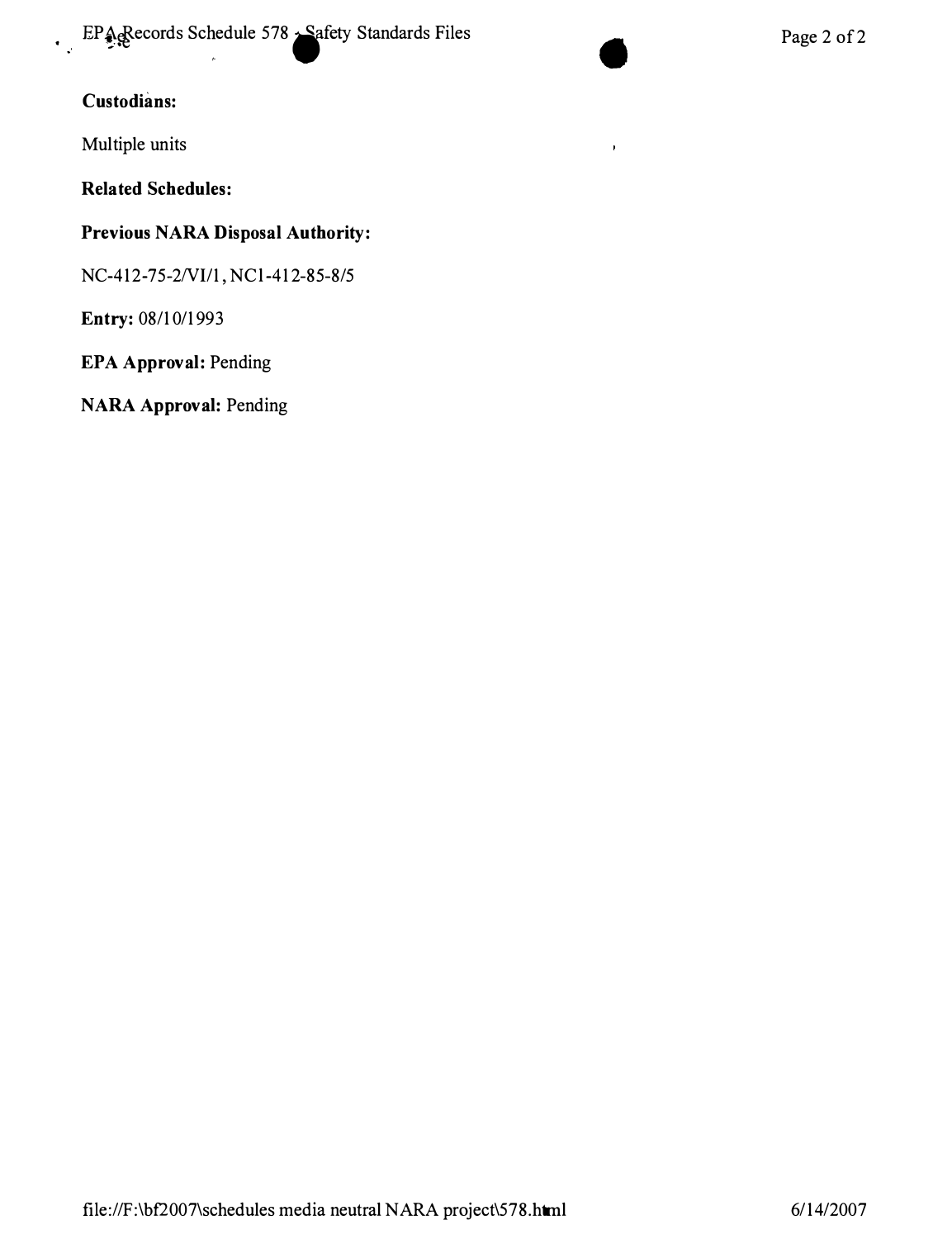

**This schedule is in development. It may not be used to retire or destroy records. If you have any questions, please contact the Records Hdp Desk.** 

## **EPA Records Schedule 581**

**Status: Development, 06/30/2007** 

**Title: Property Safety Inspections** 

**Program: Safety** 

**Applicability: Agency-wide** 

**Function: 401-119-03 - Provide Safety, Health, and Environmental Services** 

### **NARA Disposal Authority:**

**This schedule authorizes the disposition of the record copy in any media (media neutral). Records designated for permanent retention must be transferred to the National Archives in accordance with NARA standards at the time of transfer.** 

**• Pending** 

### **Description:**

**Contains safety inspection records for all EPA real and personal property.** 

### **Disposition Instructions:**

**Item a: Record copy** 

- **Disposable**
- **Close inactive records when related property is disposed of by EPA.**
- **Destroy immediately after file closure.**

### **Guidance:**

### **Reasons for Disposition:**

**The disposition instructions have been rewritten as media neutral to allow for maintaining the record**  copy in EPA's electronic recordkeeping system. The retention has not changed.

**Item b for electronic copies created with word processing and electronic mail applications deleted 08/23/2006 pursuant to NARA Bulletin 2006-04.** 

### **Custodians:**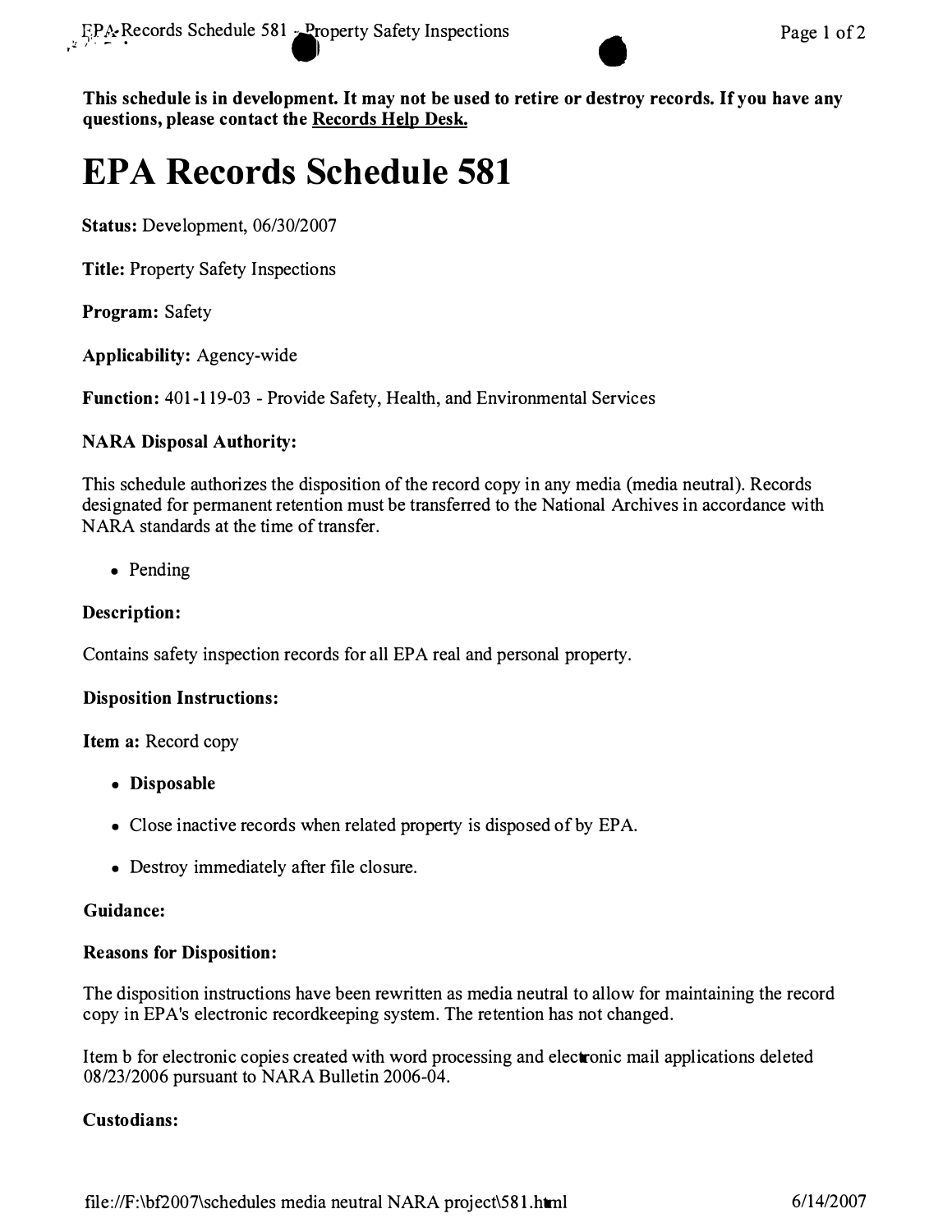$Pase 2 of 2.$ <br>Page 2 of 2

Multiple units

**Related Schedules:** 

## **Previous NARA Disposal Authority:**

NC-4 12 -75-2 NI/4, NCl-4 12 -85-8/8

**Entry:** 08/11/1993

**EPA Approval:** Pending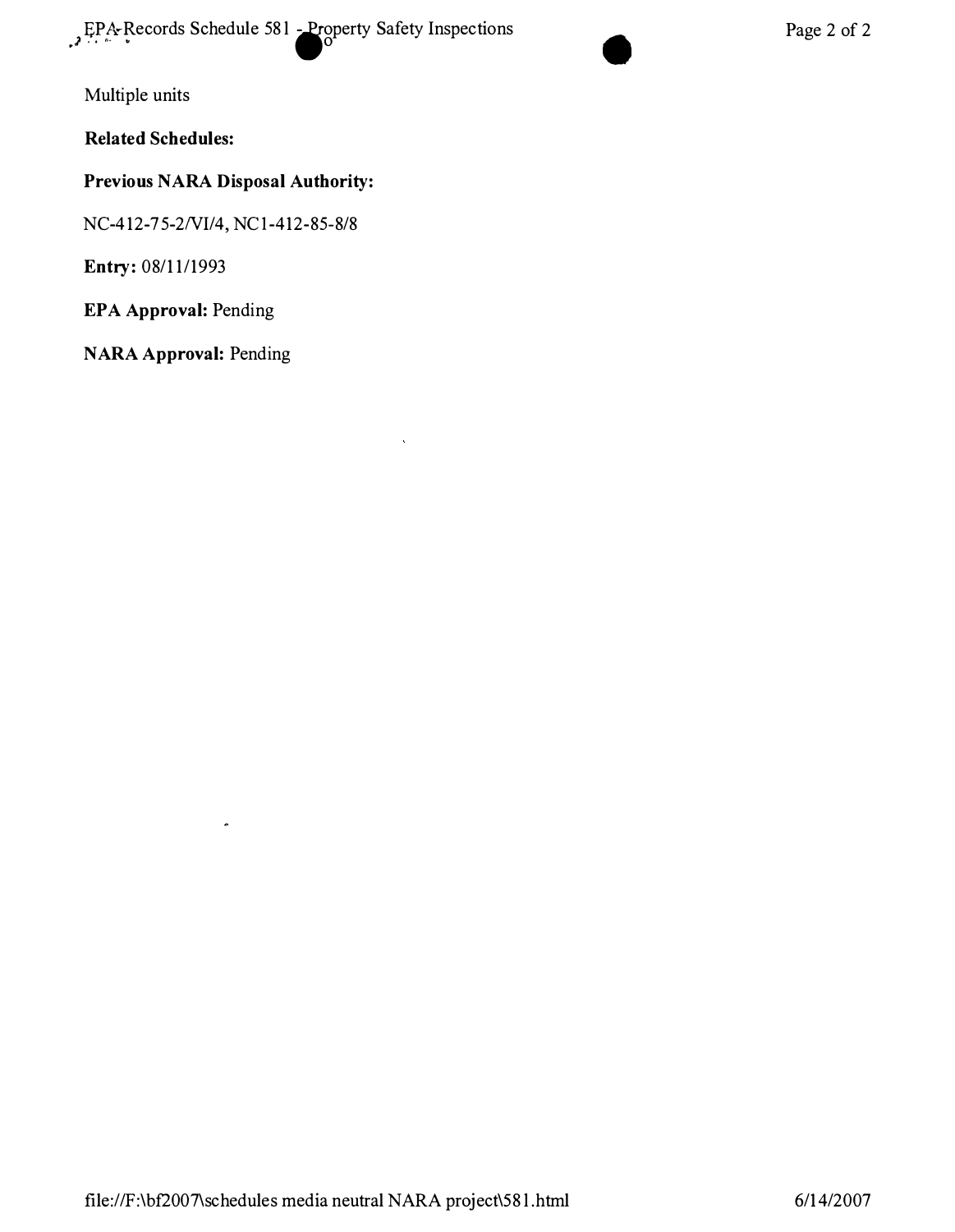**This schedule is in development. It may not be used to retire or destroy records. If you have any**  questions, please contact the Records Help Desk.

## **EPA Records Schedule 582**

**Status:** Development, 06/30/2007

**Title:** Protective and Preventive Measures Reports Files

**Program:** Safety

**Applicability:** Agency-wide

**Function:** 401-119-03 - Provide Safety, Health, and Environmental Services

### **NARA Disposal Authority:**

This schedule authorizes the disposition of the record copy in any media (media neutral). Records designated for permanent retention must be transferred to the National Archives in accordance with NARA standards at the time of transfer.

• Pending

### **Description:**

Contains reports of surveys and inspections of government-owned facilities conducted to ensure adequacy of protective and preventive measures taken against hazards of fire, explosion, and accidents.

### **Disposition Instructions:**

**Item a:** Record copy

- **Disposable**
- Close inactive records at end of year.
- Destroy 5 years after file closure.

### **Guidance:**

### **Reasons for Disposition:**

The disposition instructions have been rewritten as media neutral to allow for maintaining the record copy in EPA's electronic recordkeeping system. The file closure instructions have changed from when no longer needed to end of year. The 5-year retention after file closure has not changed.

Item b for electronic copies created with word processing and electronic mail applications deleted 08/23/2006 pursuant to NARA Bulletin 2006-04.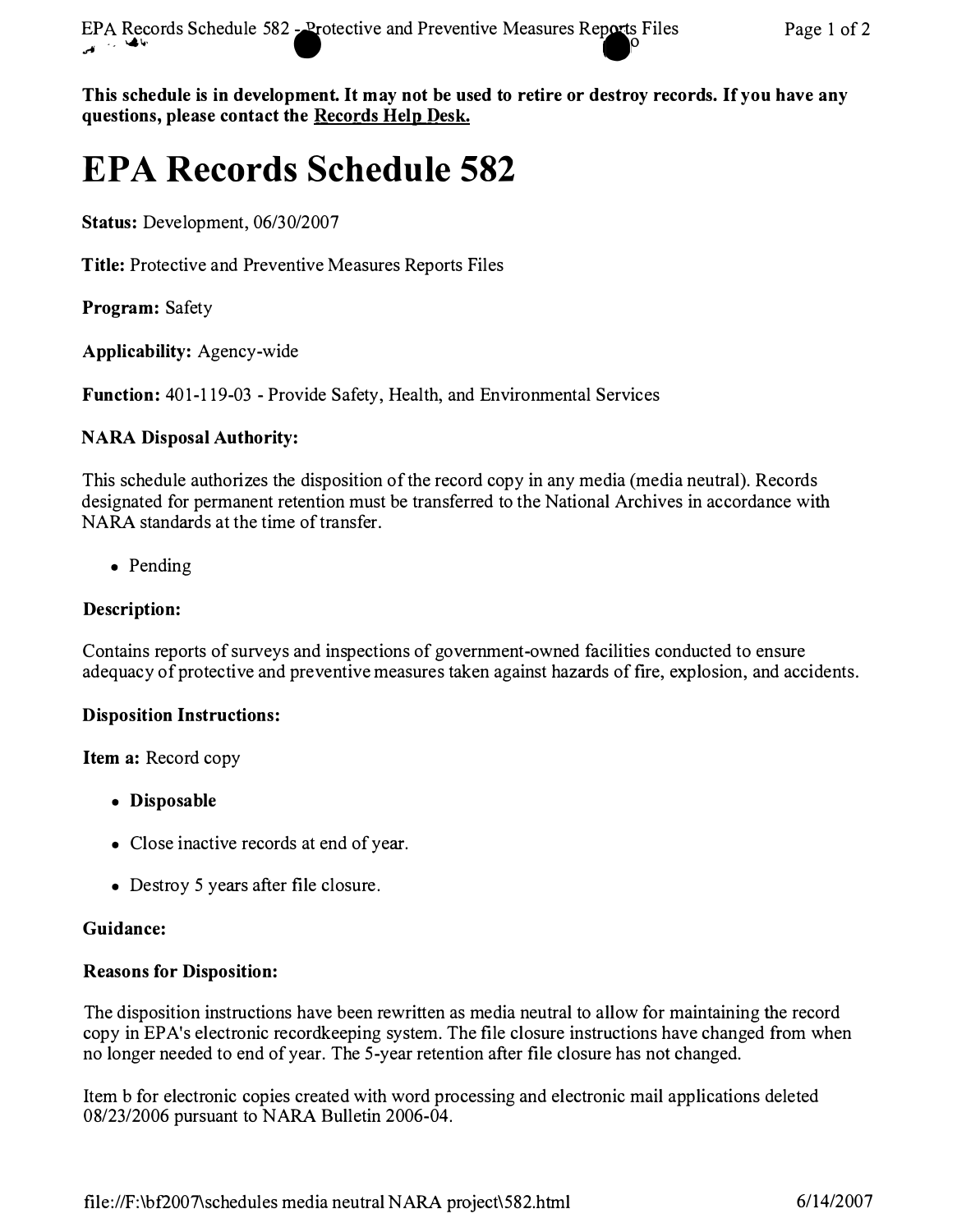EPA Records Schedule 582 .. Protective and Preventive Measures Reports Files Page 2 of 2

### **Custodians:**

**Multiple units** 

**Related Schedules:** 

### **Previous NARA Disposal Authority:**

**NC-412-75-2NI/5, NCl-412-85-8/9** 

**Entry: 08/11/1993** 

**EPA Approval: Pending**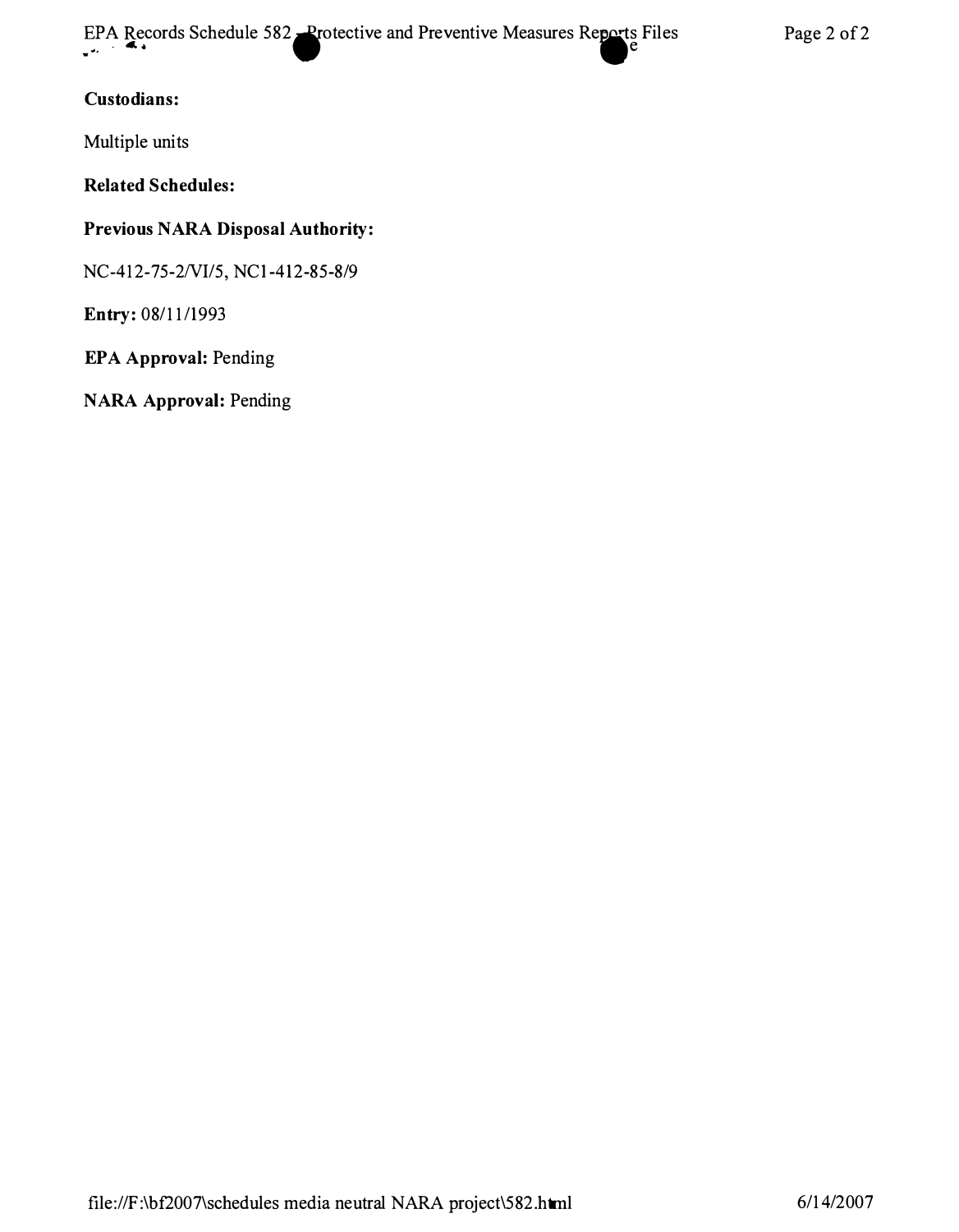**This schedule is in draft. It may be used to retire records, but may not be used to destroy records. If you have any questions, please contact the Records Help Desk.** 

## **EPA Records Schedule 584**

**Status:** Draft, 12/3 1/2008

**Title:** Industrial Hygiene Files

**Program:** Safety

**Applicability:** Agency-wide

**Function:** 401-119-03 - Provide Safety, Health, and Environmental Services

### **NARA Disposal Authority:**

This schedule authorizes the disposition of the record copy in any media (media neutral), excluding any records already in electronic form. Records designated for permanent retention must be transferred to the National Archives in accordance with NARA standards at the time of transfer.

•  $N1-412-07-63/4$ 

### **Description:**

Contains standards and practices documents created in the development of industrial hygiene standards and practices to protect health and safety of workers, including developmental and production operations; the location design, layout, equipment, and construction of facilities and other areas requiring industrial hygiene standards. Includes recommendations, coordination actions, studies and other actions taken to establish standards. Also includes employee exposure reports, asbestos and medical monitoring and surveillance records.

### **Disposition Instructions:**

**Item a:** Standards and practices documents and routine medical monitoring records

- **Disposable**
- Close inactive records when material is superseded.
- Destroy 5 years after file closure.

**Item** b: Employee exposure records

- **Disposable**
- Close inactive records when report is completed.
- Destroy 75 years after file closure.